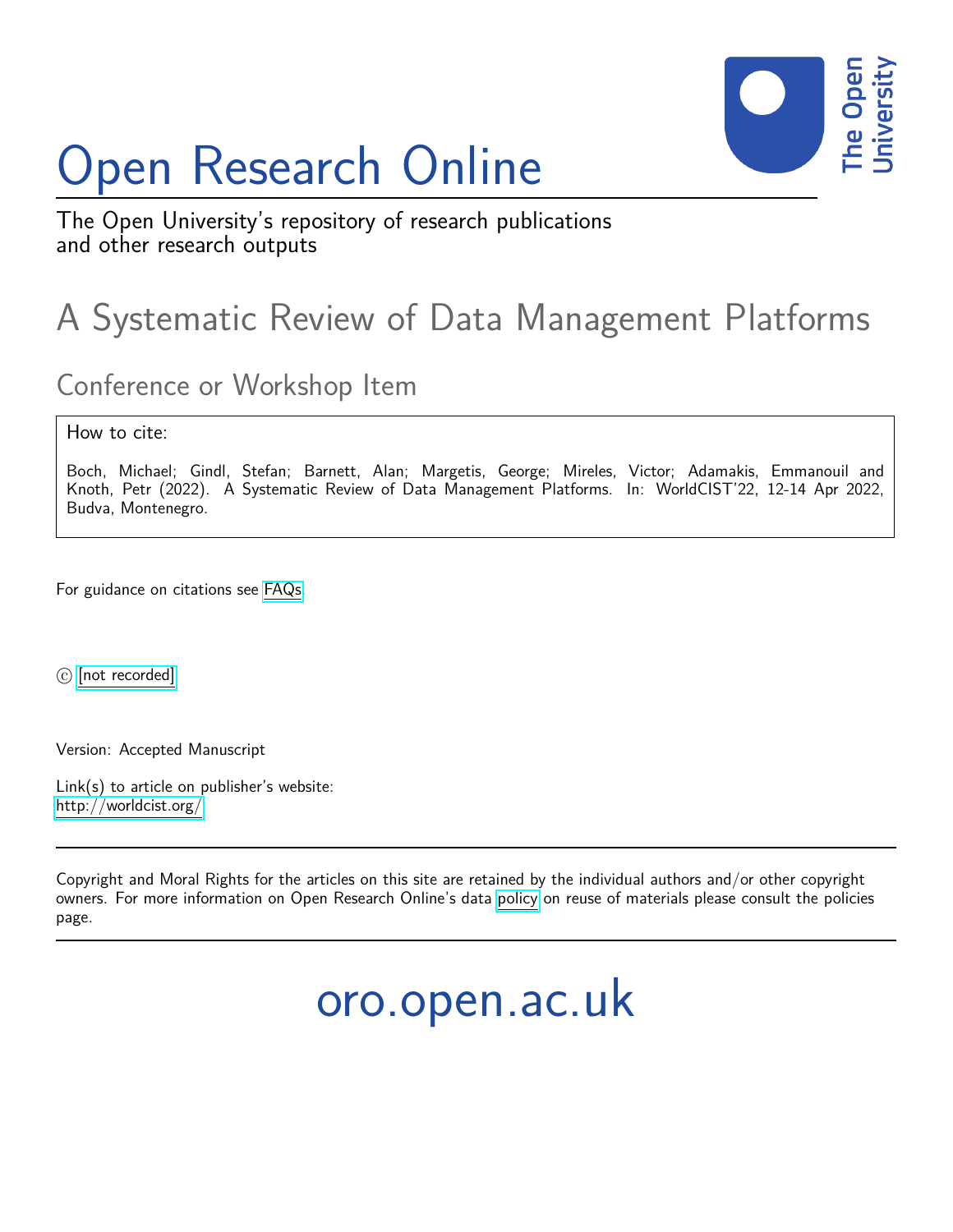#### A Systematic Review of Data Management Platforms

Michael Boch<sup>1</sup>, Stefan Gindl<sup>1</sup>, Alan Barnett<sup>2</sup>, George Margetis<sup>3</sup>, Victor Mireles<sup>4</sup>, Emmanouil Adamakis<sup>3</sup>, and Petr Knoth<sup>5</sup>

<sup>1</sup> Research Studios Austria Forschungsgesellschaft mbH Salzburg, Österreich {michael.boch,stefan.gindl}@researchstudio.at <sup>2</sup> Dell Technologies, County Cork, Ireland Alan.Barnett@Dell.com <sup>3</sup> Foundation for Research and Technology - Hellas, Greece {gmarget,madamakis}@ics.forth.gr <sup>4</sup> Semantic Web Company, Vienna, Austria victor.mireles-chavez@semantic-web.com <sup>5</sup> Knowledge Media institute, The Open University, UK petr.knoth@open.ac.uk

Abstract. This paper systematically reviews a set of well-established data management platforms and compares their functionality. We derived an initial criteria catalogue from existing research work and extended it based on the input gathered through several expert interviews. Finally, we applied this criteria catalogue to a set of data management platforms. The contribution of this work is (i) an up-to-date criteria catalogue to systematically assess the feature-richness of data management platforms, generalizable to related use-cases (e.g. data markets), and (ii) the systematic review of a selected set of data management platforms along these criteria. This work lays the foundation for future research in this area, being subject to periodic re-evaluation to also include developments and improvements of the platforms.

Keywords: Data management platform · Data management system · Data portal.

#### 1 Introduction

Data management platforms (DMPs) are an essential tool for the management, storage, maintenance, and distribution of data assets, in both academic, research and industrial [11] contexts [1]. Low-level approaches to data management, e.g. directly using the file system of any computer, are common for small amounts of data, but quickly show their limitations when significant amounts of data are stored, processed, and provided to users. In such systems, it can be hard to handle data redundancy, keep data assets up to date, make them FAIR [24], and provide a central point for their processing. The use of specialized DMPs proves exceptionally useful, as they allow to make data accessible to a larger audience, provide functionality for searching, curating, preserving and matching data assets, and integrate with both computational and organizational processes. Their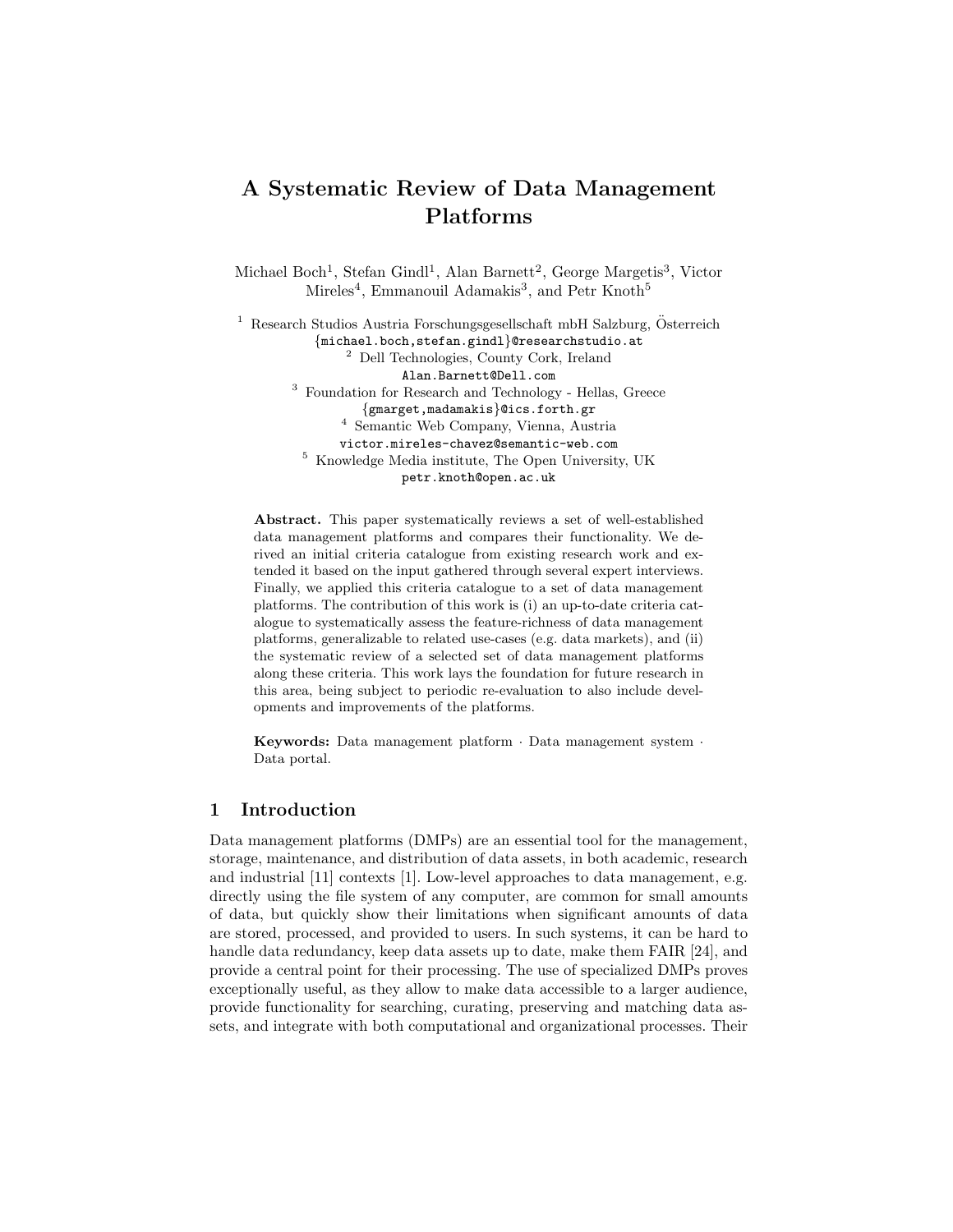#### 2 M. Boch et al.

functionalities include storing, cataloguing, searching, and ideally also matchmaking between data assets, (optionally) assignment of unique persistent identifiers, and archiving. DMPs often also feature full-text search engines indexing both metadata and content, as well as workflows for curating or reviewing deposited data assets. They are crucial in an era where research and industrial applications benefit from diverse data, coming from different domains, backgrounds, and sources. DMPs allow organizations to create a central location for data assets. Finally, DMPs provide functionalities that are the basis of data marketplaces, commercial ventures for the exchange of diverse data assets.

In this work, we survey, explore, and compare the functionalities of widely used DMPs and answer the following research questions: (i) "What are suitable criteria for comparing data management platforms?", and (ii) "What are the differences and similarities between data management platforms?"

#### 1.1 Related Work

The language used to classify computing infrastructure for data management is diverse and inconsistent. One general category deals with the management of research data (e.g. [1]), considering software for the depositing, preservation, curation, and publication of research data. This category can include both document repositories re-purposed for data (e.g.  $DSpace^6$ ) as well as open-data publishing systems (e.g. CKAN<sup>7</sup>). Target users of such systems are primarily researchers. An interesting development in this area is the abandonment of the purely archivist perspective on research data management, in favour of a more functional one which includes data re-usability by humans and machines[22]. Research data management has become one of the key focus areas of the Open Science movement [20, 8], as embodied in the FAIR principles.

A seemingly orthogonal approach to data management, but which nonetheless shares many of the functional and architectural requirements, is that of commercial or industrial data management. In this setting, organizations are interested in aggregating data from internal databases, management systems (e.g. CRM), and external data brokers in order to advance the digitization of their operations and power business intelligence applications. These systems also require the construction of data catalogues which power search and discovery, as well the standardization of descriptions, access methods and provenance keeping[5].

Industrial DMPs can also serve as a stepping stone for the exchange of data between organizations for commercial purposes. While there is no general definition of the term data marketplace [21], its commercial and business dimensions must be supported by the management of the data assets. The term "data management platform" has also been used in the field of digital marketing (e.g. [12]), with a decidedly different meaning to the one we deal with here. In the following, we give a differentiation of terms commonly used in this domain:

– Open Data Portal: is a web catalogue for freely available and reusable data (open data) with the goal to facilitate the discoverability of digital assets.

 $6$  www.dspace.com, accessed Nov 10, 2021

<sup>7</sup> ckan.org, accessed Nov 10, 2021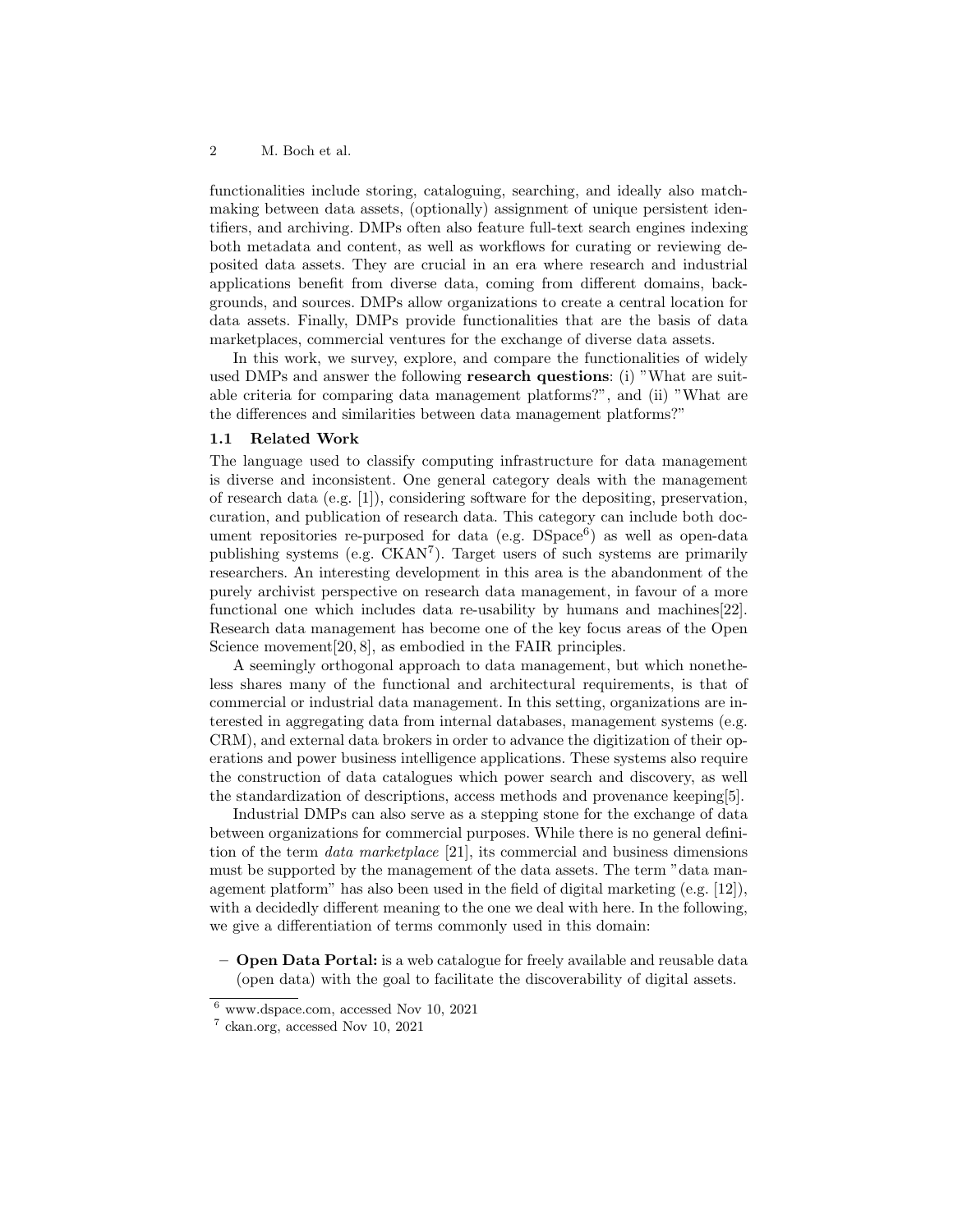- $-$  Data Marketplace: a location to buy and sell data online [16]. Data marketplaces act as an intermediary offering an infrastructure between the provider and the buyer of the data [15].
- Data catalogue/data dictionary: is a repository of metadata containing metadata for all application data of a company and the relationships between the different data objects.
- Data Warehouses: used since the 1980s [4], data warehouses refer to a central data storage to bring together data from different databases. The goal is fast retrieval of data that is understandable for the business units of companies [13]. Data warehouses use predefined schemas [6] to increase performance in data retrieval and high data quality.
- Data lake: store data in its raw format without loss of information, but no means of quality assessment of the data. The concept is called "schema-onread" since the data is loaded unstructured and transferred into a schema when retrieved [6]. This allows to store large amounts of data at low cost, but slows down data access [7]. Special data formats such as Apache Parquet allow an increase in reading speeds<sup>8</sup>. The unstructured type of data requires versatile storage technologies.

We see DMPs as software (online or offline) for the archiving, lookup, and exchange of data assets, not confined to research data (in contrast to [2]). Data assets refer to datasets, but also resources such as services (e.g. for analysis or visualization of data) or machine learning models.

https://www.overleaf.com/project/6160370edfdc58b28ed72b1a

#### 2 Methodology

The methodology of this research is based on the design science research process according to [19] (see Fig. 1).



Fig. 1. The applied design science research process derived from [19].

<sup>8</sup> https://parquet.apache.org/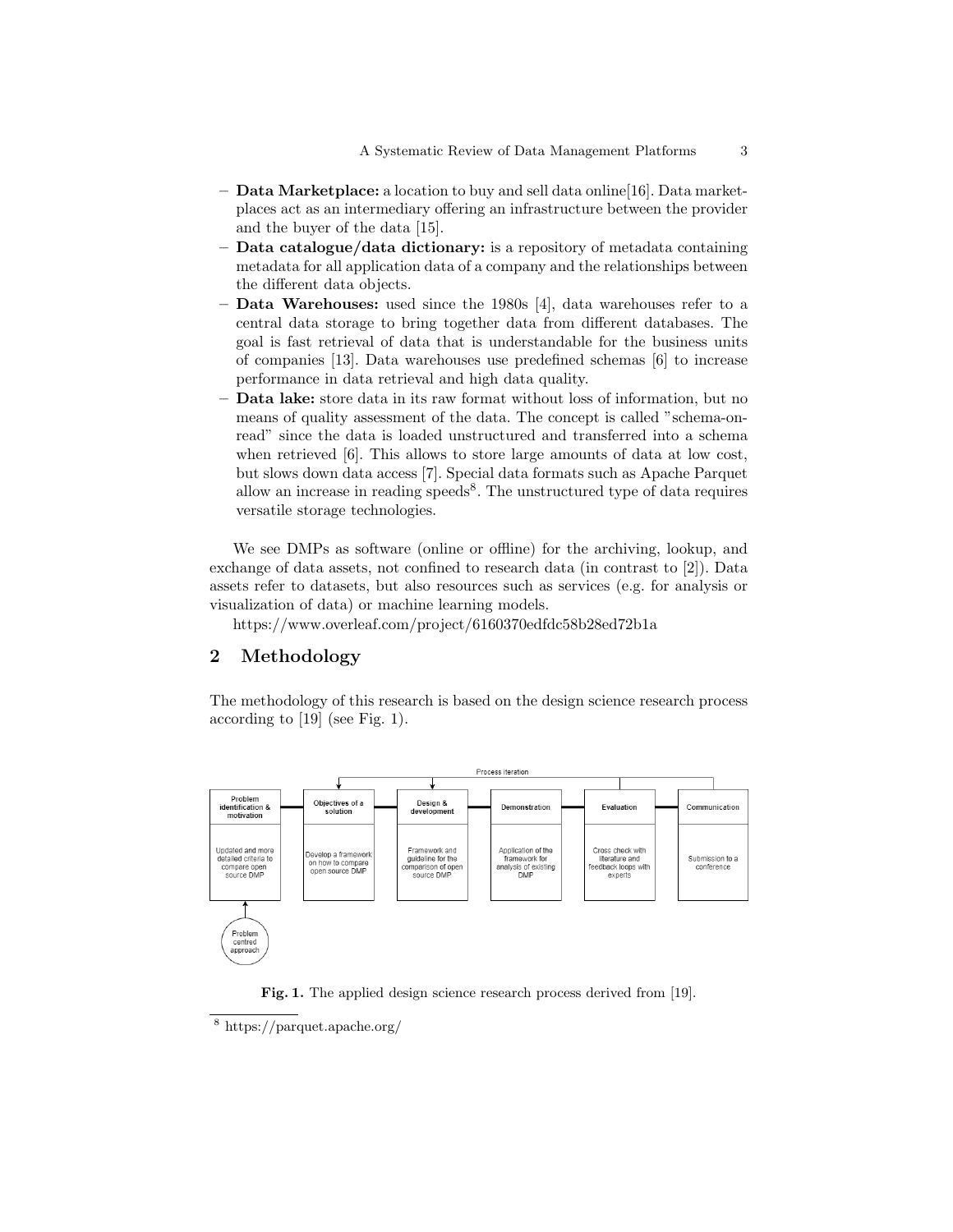4 M. Boch et al.

The goal is to develop a comparative criteria catalogue for open-source DMPs from an initial set of criteria. The criteria catalogue was created via a conceptcentric literature review adapted from [23] and [14], to include concepts from [17]. The resulting set of criteria leverages existing research and extends it with new criteria. This resulted in the demonstration phase of the DSR process creation of a theoretical criteria catalogue, ready to assess DMPs and compare them. The catalogue was later evaluated via a cross-check with literature and feedback loops with experts.

The overall evaluation phase uses a methodological triangulation, leveraging the results of (i) existing previous work, (ii) expert assessments, as well as (iii) practical experience. The process consisted of five consecutive steps, as described in the following section and depicted in Fig. 1.

#### 2.1 Criteria in Detail

This section discusses the individual criteria in detail. The criteria developed by [1] and [2] served as the starting point for the criteria catalogue. To achieve a higher level of detail for technical aspects some criteria were split up. The literature review served as the starting point for the additional criteria. Features were also derived from concepts presented in the papers. The criteria identified were then evaluated and validated in several expert rounds. Figure 2 gives an overview of this procedure.



Fig. 2. Methodology for the creation of the criteria catalogue.

The evaluation of most criteria was adapted from [17] (see Table 1). Their open-source nature allows for inclusion of missing features. However, this can be associated with a considerable amount of additional effort. The mentioned experts are the authors of the paper.

1. Literature research: The first step consisted of the examination of existing literature. The identification of a lighthouse article [2] provided the starting point which served as a basis for extension in the later phases. The outcome of this step was the definition of a preliminary criteria catalogue.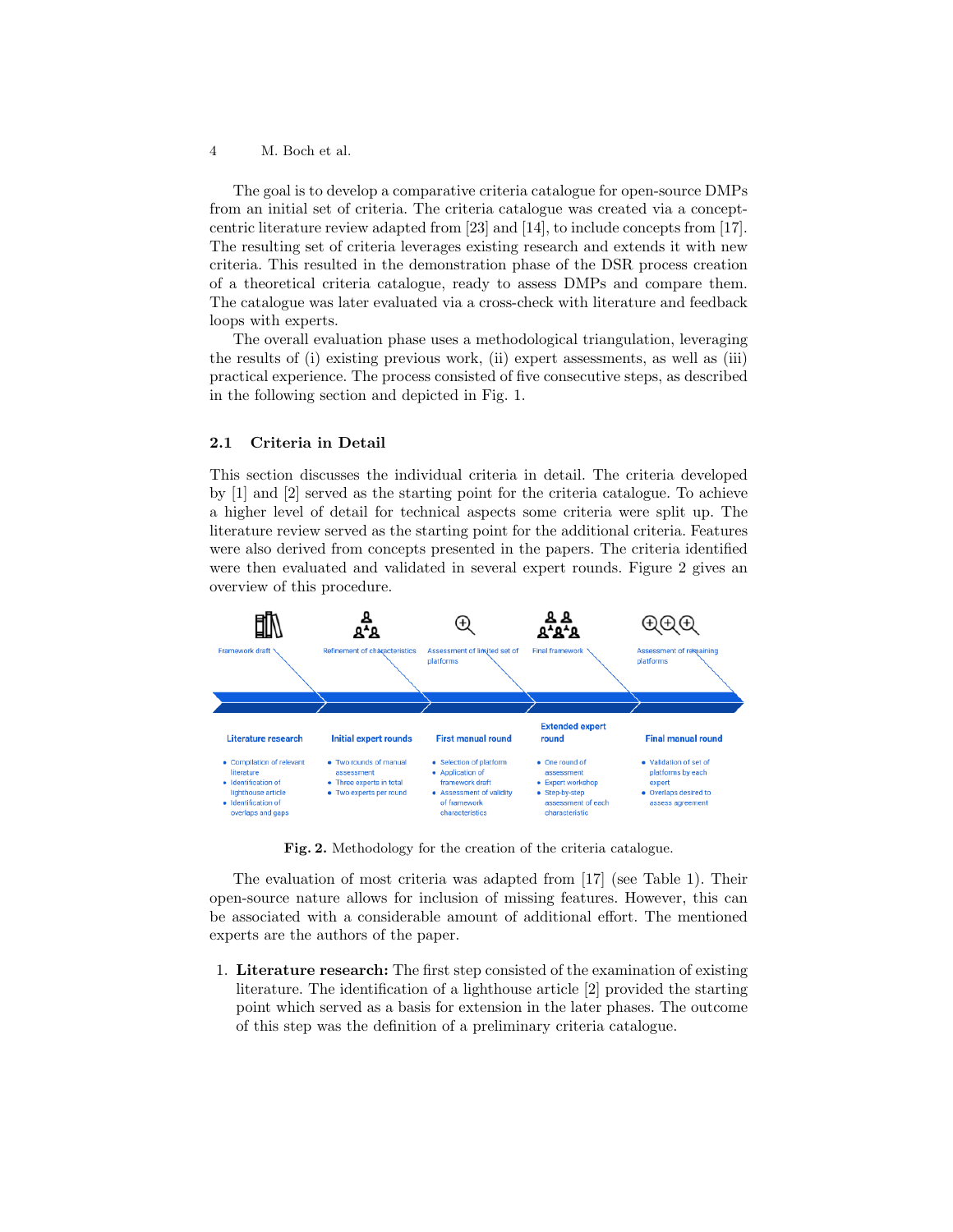- 2. Initial expert round: Three experts validated the preliminary criteria catalogue in a first round. They discussed the suggested dimensions and criteria and agreed on their validity and applicability for the use case of DMPs, resulting in an extension as well as a reduction/consolidation of the criteria.
- 3. First manual round: A single annotator, selected from the group of experts, applied the criteria catalogue to a limited set of DMPs. This helped to pre-test and gain practical experience with the criteria. The result of this step was a reviewed criteria catalogue, with comments and suggestions based on the gained practical experience.
- 4. Extended expert round: Five experts discussed the outcome of the previous steps. The outcomes of this manual round provided valuable input and practical examples for making a final decision on the criteria to be included in the final criteria catalogue.
- 5. Final manual round: The experts applied the final criteria catalogue to the identified set of DMPs, iterating over the criteria and evaluating them for each DMP. Each expert assessed one or more DMPs and the sets of DMPs per expert were overlapping. The experts used an adapted desk research method for this step. This comprised the consultation of existing online documentation of the respective platforms, available on the DMPs' websites and online code repositories. The result of this step was the completed categorization of DMPs along the dimensions of the criteria catalogue.

Table 1. Scoring System adapted from [17].

| Name                         | Description                                                        |
|------------------------------|--------------------------------------------------------------------|
| $ {\bf Y}(\gamma_{\rm es}) $ | Assigned if natively supported.                                    |
| $\sim$                       | Assigned if the criterion was partially fulfilled.                 |
|                              | $ \mathbf{P}$ (Plugin) Assigned if available as a plugin.          |
| $ N(N_0) $                   | Assigned if the criterion was not fulfilled.                       |
|                              | Assigned if the criterion was not applicable.                      |
|                              | Assigned if it was not possible to assess the mentioned criterion. |

#### 3 Evaluation

In the previous sections, criteria were collected and successfully applied. Based on [19] this section explains the evaluation phase based on a cross-check with literature and feedback loops with experts. Altogether there were two feedback loops with six experts. In each round, the criteria were discussed in detail and, if necessary, adjusted based on the experts' opinions. Between the feedback loops, the criteria were applied to the identified DMPs of the shortlist. Each DMP was evaluated by at least 2 experts. The cross-check of results was also part of the discussions in the feedback loops.

In the initial expert round, a set of criteria derived from the work of Amorim et al. [1, 2] were used as the foundation of the criteria catalogue. Their criterion "API" was expanded within the initial expert round. Concepts based on scientific literature served as a starting point. "RESTful access service" derived from the functional requirements of [10] can also be assigned to the point API and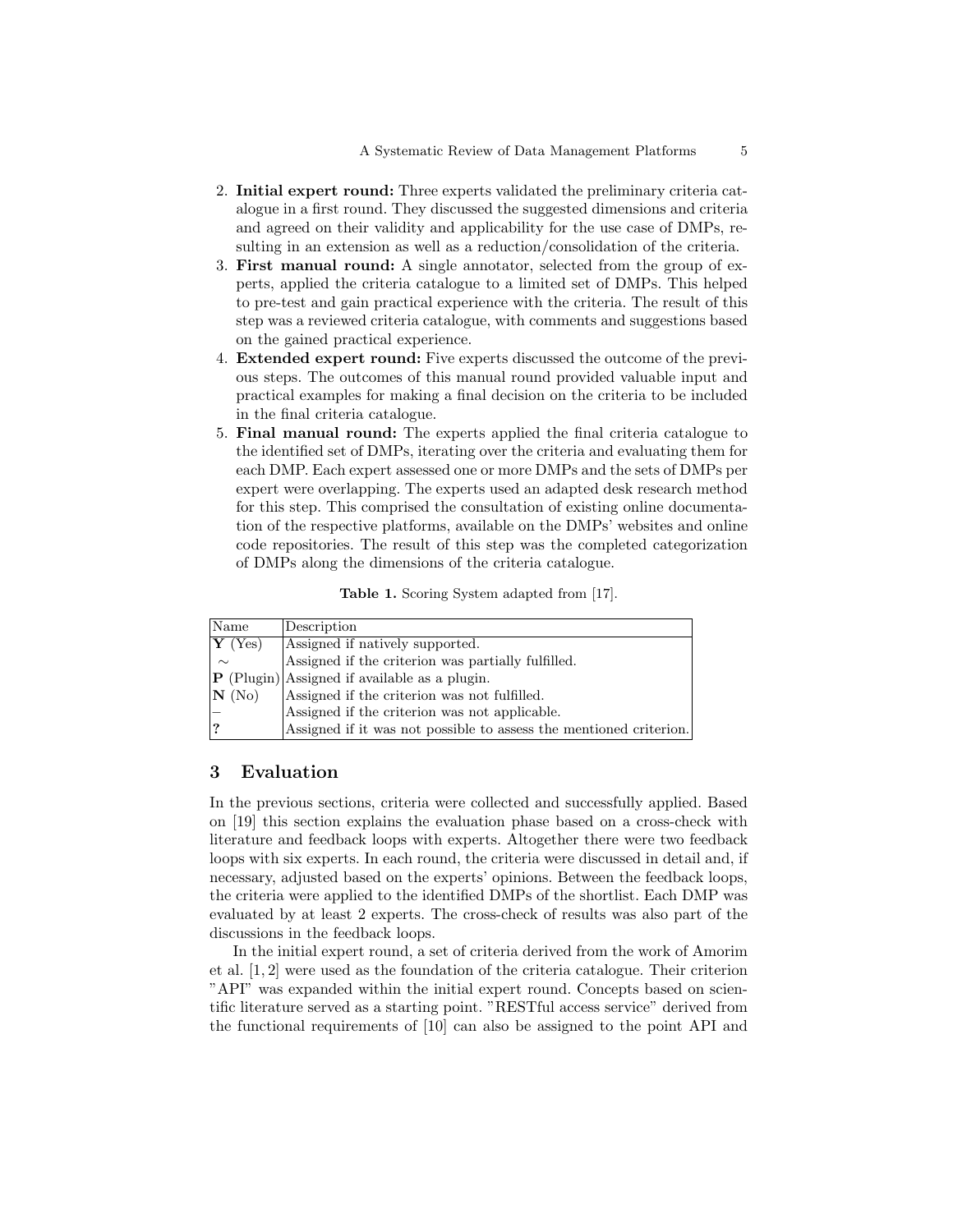#### 6 M. Boch et al.

| Feature                           | <b>CKAN</b>  | Dataverse   |                  | DSpace ePrints      | Fedora  | Inve-<br>nioRDM | Omeka        |
|-----------------------------------|--------------|-------------|------------------|---------------------|---------|-----------------|--------------|
| Version                           | 2.9          | 5.6         | $\overline{7}$   | 3.4                 | 6       | 6.0             | 3.1          |
| Installation wizard               | $\mathbf N$  | Y           | N                | $\mathbf N$         | Y       | N               | N            |
| Installable from repository       | $\mathbf Y$  | Y           | Y                | $\mathbf Y$         | Y       | Y               | Y            |
| Distributed as Container Image    | Y            | Y           | Ν                | Y                   | Y       | Y               | Υ            |
| Licence                           | AGPL         | Apache      | <b>BSD</b>       | LGPL                | Apache  | MIT             | <b>GPL</b>   |
| Ecosystem of extensions           | Y            | Y           | Ν                | Y                   | Ν       | Ν               | Y            |
| Internationalization support      | Y            | Y           | Y                | $\mathbf P$         | Ν       | N               | Υ            |
| Multi factor authentication       | Y            | $\mathbf N$ | Y                | N                   | Y       | $\rm N$         | N            |
| Authorization (access control)    | Y            | Y           | Y                | Y                   | Y       | Y               | Y            |
| Federated identity/Single sign-on | $\mathbf P$  | $\mathbf Y$ | Y                | Y                   | Y       | Y               | N            |
| Review system                     | $\rm N$      | $\mathbf N$ | N                | $\mathbf N$         | N       | $\mathbf N$     | $\mathbf N$  |
| Maturity                          | Y            | Y           | $\sim$           | Y                   | Y       | Y               | Y            |
| Programming language              | Python       | Java        | Java,<br>Angular | Perl.<br>Javascript | Java    | Python          | PHP          |
| Billing/payment system            | N            | N           | Ν                | N                   | Ν       | Ν               | $\, {\bf P}$ |
| Documentation                     | Y            | Y           | Y                | Y                   | Y       | Y               | Y            |
| Cloud storage interface           | $\mathbf P$  | Y           | Y                | Y                   | Y       | Y               | $\mathbf N$  |
| Exporting schemas                 | $\mathbf N$  | Y           | Y                | Y                   | Y       | Y               | $\mathbf N$  |
| Dataset versioning                | $\, {\bf P}$ | Y           | N                | Y                   | Y       | Y               | Y            |
| Dataset license specification     | Y            | Y           | Y                | N                   | Ν       | $\mathbf Y$     | Y            |
| Billing schema per dataset        | $\mathbf N$  | $\mathbf N$ | $\mathbf N$      | $\rm N$             | $\rm N$ | $\mathbf N$     | $\mathbf N$  |
| Faceted search                    | Y            | Y           | Y                | Y                   | Y       | Y               | Y            |
| Duplicate detection               | $\rm N$      | $\mathbf N$ | $\rm N$          | $\mathbf P$         | $\rm N$ | $\rm N$         | $\mathbf N$  |
| Established ontologies            | $\mathbf P$  | Y           | Y                | Y                   | Y       | Y               | Y            |
| Customized ontologies             | $\sim$       | $\mathbf N$ | Y                | $\mathbf N$         | $\rm N$ | $\mathbf N$     | $\mathbf P$  |
| Domain-specific vocabularies      | Y            | $\rm P$     | Y                | N                   | Y       | Y               | Y            |
| Customized vocabularies           | $\sim$       | $\mathbf P$ | Y                | $\mathbf N$         | N       | Y               | Y            |
| Data provenance management        | $\, {\bf P}$ | N           | Υ                | N                   | Ν       | N               | N            |
| Diverse data types                | Y            | Y           | Y                | Y                   | Y       | Y               | Y            |
| Exporting and RDF serialisation   | Y            | $\mathbf P$ | Ν                | Y                   | Y       | N               | Y            |
| Data services                     | N            | N           | N                | N                   | Y       | Y               | N            |
| Unstructured data                 | $\mathbf Y$  | Y           | Y                | Y                   | Y       | Y               | Y            |
| Harvesting / Crawling of datasets | Y            | Y           | Y                | Y                   | N       | $\mathbf N$     | $\mathbf P$  |
| Batch access API                  | $\mathbf P$  | Y           | Y                | $\rm N$             | Y       | $\mathbf N$     | $\mathbf N$  |
| Transactional access API          | Y            | Y           | Y                | Y                   | Y       | Y               | Y            |
| Analytical access API             | Ρ            | Ρ           | Υ                | N                   | Υ       | Y               | N            |
| Data visualisation                | $\mathbf Y$  | Y           | N                | N                   | Ν       | N               | N            |
| SWORD compliance                  | $\rm N$      | Y           | Y                | Y                   | Y       | $\mathbf N$     | $\mathbf N$  |
| Data anonymization                | $\rm N$      | N           | N                | $\rm N$             | $\rm N$ | N               | $\mathbf N$  |

Table 2. Assessed criteria catalogue (as of October 2021).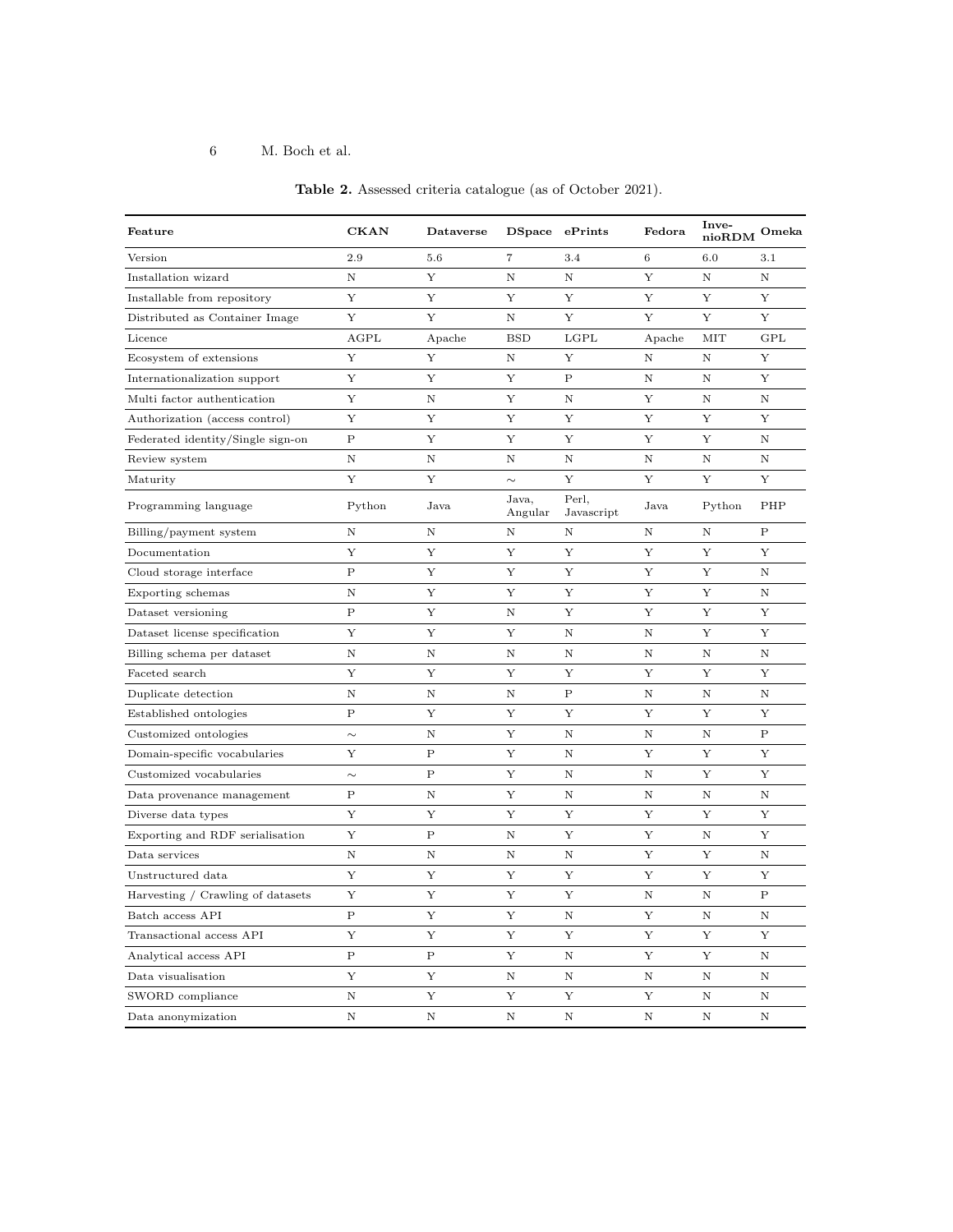therefore confirms the relevance of the criterion. Different types of access were also addressed in [9]. Based on the FAIR principles from [17] access to metadata via HTTP(s) was generalised to "Analytical access API". All criteria adapted from [17] are derived on the FAIR principles discussed in the paper such as "Data provenance management" and "Exporting and serialisation". The latter can also be seen as a generalisation of "Exporting schemas" by [1]. The criterion "Batch access API", is based on the criterion "OAI-compliance" of [1]. Since the focus of the paper has moved away from research to a more broad perspective the criteria "No unique identifier", "Pre-reserving DOI" and "Embargo period" of [1] was removed. However, these criteria should be addressed in future work with a focus on research data management. The criterion "Registered repositories" of [2] collected the number of instances according to OpenDOAR. It was removed since only a part of the platforms is listed and thus no general comparison with all platforms was possible. "Complex installation or setup" was removed in the initial expert round because it was unclear how to assess it. The question of when an installation is complex could not be answered clearly. Based on this, the criteria "Installation wizard", "Installable from a repository" and "Container" were added during the initial expert round. Since the paper only reviews self-hosted platforms, the criterion "Maintenance costs" was removed. Due to the focus on platforms the criteria "Deployment" and "Storage location" of [1] were replaced with "Cloud storage interface". Since all the analysed DMPs are platforms and open-source and therefore customizable, the criteria "Customization" was removed. Instead, the criterion "Ecosystem of Extensions" was introduced. "Multi factor authentication" and "Authorization" are derived from [17] and from the functional requirements of [3]. "Schema flexibility" of [1] was split up into "Established ontologies" and "Domain-specific vocabularies" based on the concepts discussed in [17] and [10] . "Versioning" of [1] was renamed to "Dataset versioning" and "Record licence specification" of [2] to "Dataset license specification" for better comprehensibility. "Faceted Search" was derived from [17]. "Diverse data types" was derived from [18] and conceptually from [10]. The criterion "Licence", "Maturity", "Programming language", "Billing/payment system", "Documentation", "Duplicate detection", "Data services", "Unstructured data", "Harvesting /Crawling of datasets", "Data visualisation", "SWORD compliance" were added based on expert opinions and to then be evaluated in the extended expert round. The following adjustments were applied during the extended expert round. The majority of the criteria from the initial expert round were confirmed. The criteria "Established ontologies" and "Domain-specific vocabularies" were expanded ("Customized ontologies" and "Customized vocabularies"). "Validation", as suggested by [1], the option for researchers to assert correct metadata structure was removed since "Review system" conceptually derived from [9] was seen as a more general version of it. Derived from the FAIR principles [17], interoperability with data preservation systems was also considered. This was also excluded due to the shift of focus compared to [1]. These criteria should still be addressed future works addressing research data management. One aspect from the initial expert round was an in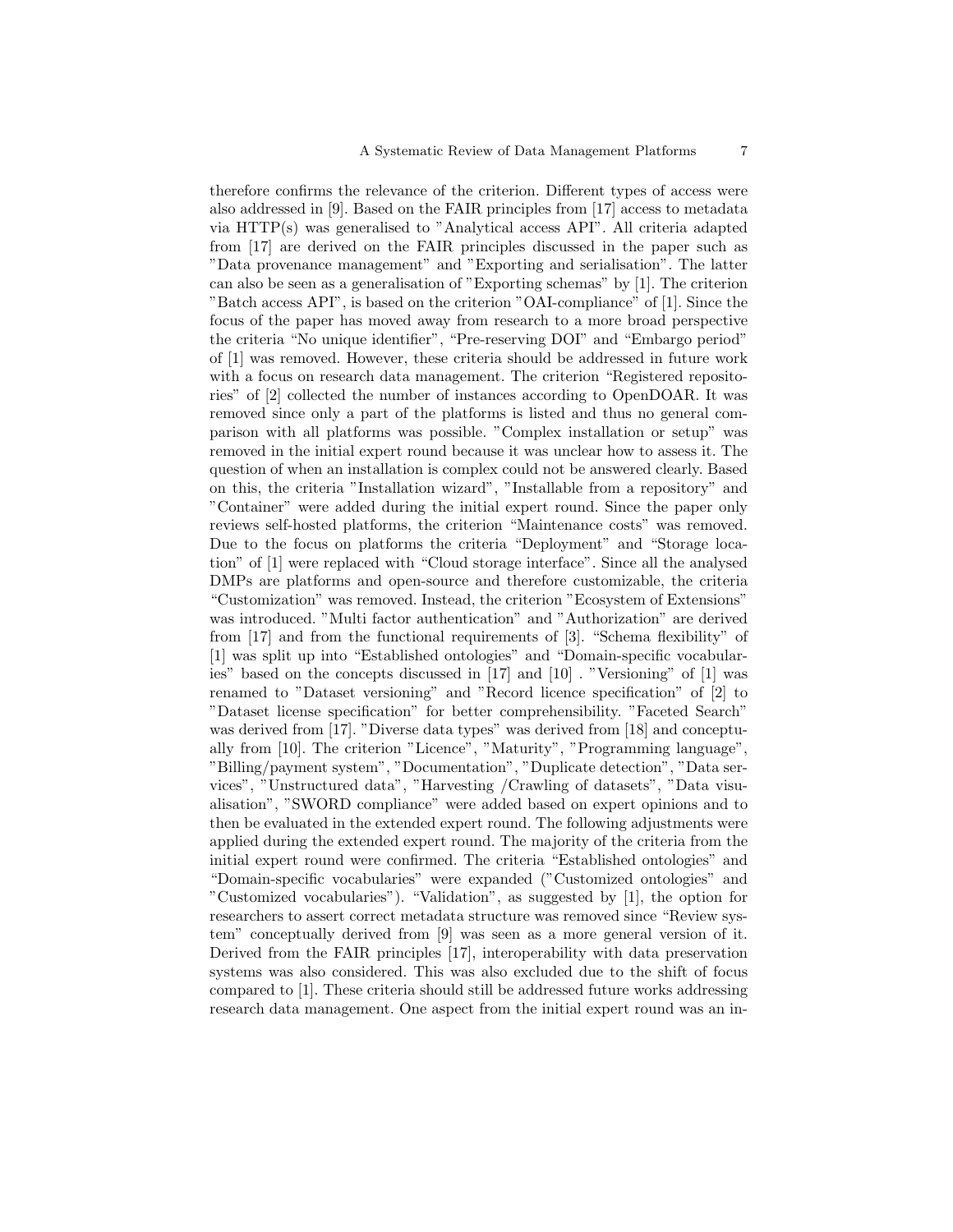terface to LDAP. However, this was discarded as it is more relevant for internal solutions within companies. [9] focuses on data marketplaces, but some criteria are also applicable for DMPs. One criterion suggested by [9] that was included in the first draft of the criteria catalogue during literature search was "Encryption" and the question of whether and what kind of encryption exists. This point was discarded in the extended expert round as it was too unspecific for the present study according to the experts. However, security is an important topic and is therefore reflected in other criteria. The criteria "Federated identity" and "Single sign-on" were combined into one criterion and "Maturity" is a refinement of concepts from the initial expert round.

#### 4 Conclusion & Future Outlook

The goal of this research was to establish a criteria catalogue for comparing DMPs, ultimately containing 38 criteria. In order to show its applicability, we applied it to DMPs using a design science research process. We considered a total of 18 DMPs, and examined seven of them using the criteria catalogue. We excluded non open-source platforms in this work. Additionally, Magda.io<sup>9</sup> was excluded from the study, because it is still in an early stage. However, it already supports several data types, data visualisation, federated authentication, duplicate detection, authorization features, and an API. Future work should also include Magda.io. Greenstone<sup>10</sup> and Open Data Catalog<sup>11</sup> were excluded because of the inactivity of their public repository. Amorim et al. excluded  $\text{Fedora}^{12}$  in [2] stating that its focus lies more on being a fully customizable framework than being a finished out-of-the-box solution which makes it not comparable with other DMPs. We included Fedora because it is suitable for a detailed analysis based on our exclusion and inclusion criteria, even when only considering the core services. In addition, our criteria catalogue with the shift in focus also allows a more detailed mapping of the differences.

All platforms are theoretically extensible, but not all have an ecosystem of extensions. DSpace and InvenioRDM do not offer a hub for extensions yet. However, since InvenioRDM has only recently been completed, this may yet emerge. For ePrints, extensions can be found online, but due its small number, this cannot yet be classified as an ecosystem. Compared to the other DMPs, Omeka<sup>13</sup> (variant Omeka S was examined) has the most specialised focus. It was designed for exhibition of cultural heritage objects, even though its focus has now shifted.

None of the examined DMPs is out-of-the-box suitable as a data market, since no platform offers a billing/payment system natively and only Omeka offers this with a plugin. A billing system at dataset level is not available on any platform. Each of the examined DMPs also offers an API. However, not all platforms support all types of APIs. All DMPs considered offers the necessary

<sup>9</sup> magda.io, accessed Nov 10, 2021

<sup>10</sup> www.greenstone.org, accessed Nov 10, 2021

<sup>11</sup> github.com/azavea/Open-Data-Catalog, accessed Nov 10, 2021

<sup>12</sup> duraspace.org/fedora, accessed Nov 10, 2021

<sup>13</sup> omeka.org, accessed Nov 10, 2021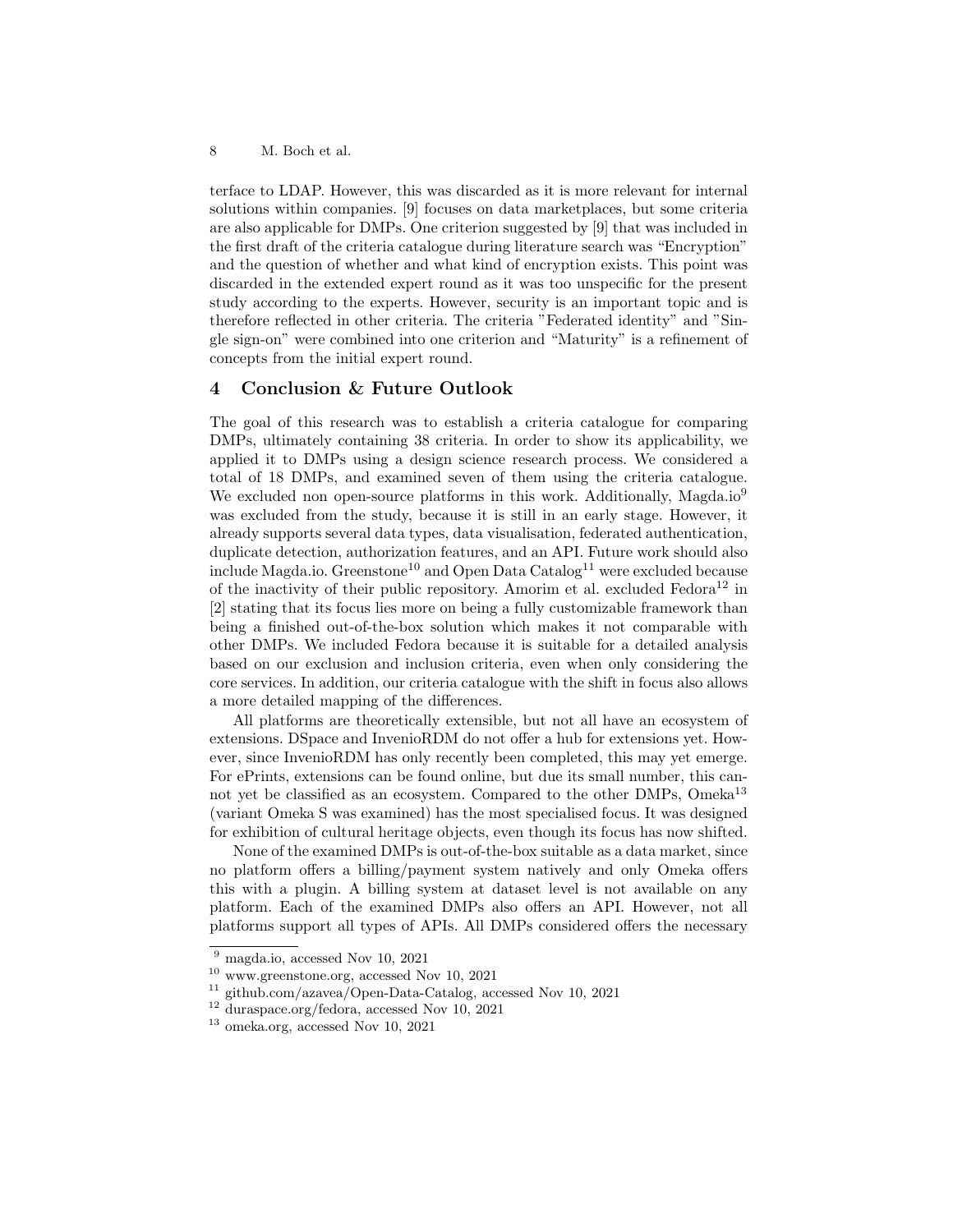basic functionalities. Data can be archived and is searchable, as all plattforms also have advanced search functionalities.

This work created and applied a criteria catalogue to assess features of DMPs. We developed the criteria catalogue in several feedback loops using design science research. The suitability was demonstrated with the application of the criteria onto selected DMPs. It was successfully applied to 7 different DMPs. The comparison reviewed the differences and similarities of the DMPs and it pointed out the high quality of all the DMPs reviewed and that the differences depend on the respective main field of application.

Future work will focus on the application of the criteria catalogue to new DMPs and update it to include the characteristics of new software releases. This ensures that future software trends will get addressed. The year 2021 in particular saw an increase in new developments. InvenioRDM, a data repository offshoot from Invenio, had its first production ready release. DSpace released version 7 which brought a new Angular-based UI and extended REST API. And for ePrints, originally planned as a publication repository, the entire code base was renewed with version 3.4 and released in different versions including an Open Data portal variant. The catalogue can is usable as a blueprint for a comparison of service-based DMPs. Furthermore, future work will apply the criteria catalog to compare DMPs exclusively for the research and science domain.

#### Acknowledgement

This work was funded by the European Union's Horizon 2020 research and innovation programme under grant agreement No 871481

#### References

- 1. Aguiar, J., da Silva João Rocha, Carvalho, R.C.A.R., Castro: A comparative study of platforms for research data management: Interoperability, metadata capabilities and integration potential. pp. 101–111. Springer International Publishing (2015)
- 2. Amorim, R.C., Castro, J.A., da Silva, J.R., Ribeiro, C.: A comparison of research data management platforms: architecture, flexible metadata and interoperability. Universal Access in the Information Society 16, 851–862 (2017)
- 3. Brandao, A., Mamede, H.S., Goncalves, R.: Trusted data's marketplace. pp. 515– 527. Springer International Publishing (2019)
- 4. Devlin, B.A., Cote, L.D.: Data warehouse: From architecture to implementation (1996)
- 5. Dibowski, H., Schmid, S., Svetashova, Y., Henson, C., Tran, T.: Using semantic technologies to manage a data lake: Data catalog, provenance and access control (11 2020)
- 6. Dorschel, J.: Praxishandbuch Big Data. Springer Gabler, Wiesbaden, 1 edn. (2015)
- 7. Fang, H.: Managing data lakes in big data era: What's a data lake and why has it became popular in data management ecosystem. pp. 820–824 (2015)
- 8. Fenner, M., Crosas, M., Grethe, J.S., Kennedy, D., Hermjakob, H., Rocca-Serra, P., Durand, G., Berjon, R., Karcher, S., Martone, M., Clark, T.: A data citation roadmap for scholarly data repositories. Scientific Data 6, 28 (2019)
- 9. Fruhwirth, M., Rachinger, M., Prlja, E.: Discovering business models of data marketplaces. pp. 5736–5747 (1 2020), 53rd Hawaii International Conference on System Sciences, HICSS 2020 ; Conference date: 07-01-2020 Through 10-01-2020